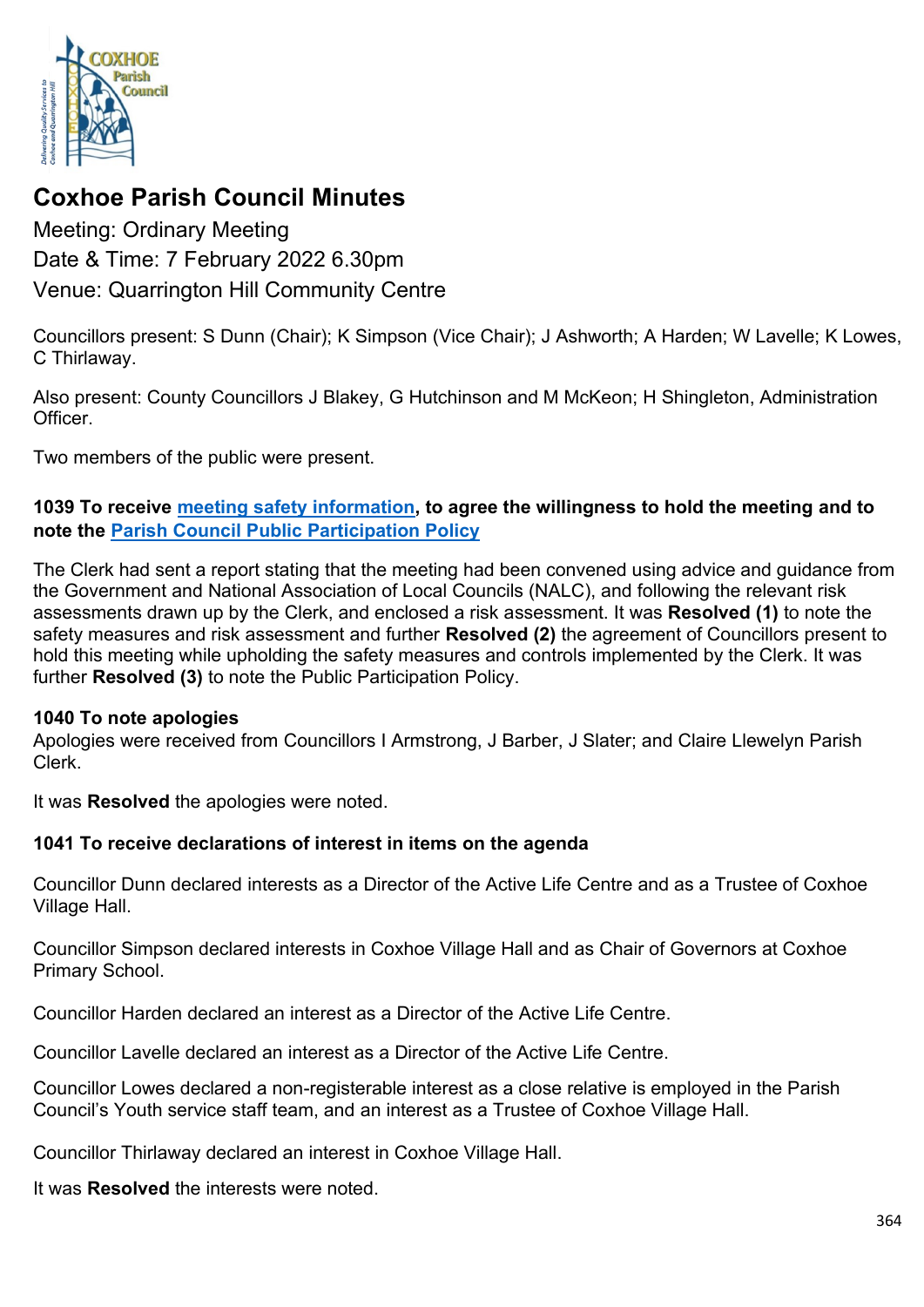## **1042 To confirm the minutes of the Ordinary Meeting held on 10 January 2022**

It was **Resolved** that the minutes of the Ordinary Meeting of the Council held on 10 January 2022 be approved, confirmed and signed as an accurate record.

## **1043 Public Participation**

No matters were raised.

## **1044 To receive the County Councillors' Update**

The County Councillors gave updates which included:

- Quarrington Hill Walkabout
- Blocked drainage Coxhoe
- Fly tipping
- Issues with quad bikes at Coxhoe and Quarrington Hill
- Storm damage clean up
- Quarrington Hill Churchyard
- Coxhoe & Area Community Pantry
- Tree planting to shield noise from motorway
- Road safety issues at Junction 61 roundabout and exit from the Services

Parish Councillors asked about the land behind Coxhoe village green near Petterson Dale. County Councillor Blakey said she was still waiting for an update from the Assets Team.

It was **Resolved** the County Councillors' update was noted.

## **1045 To receive Councillors' reports of attendance at meetings and events on behalf of the Parish Council**

No reports.

## **1046 To receive Committee minutes**

a) To receive the draft minutes of the Human Resources Committee meeting held on 12 January 2022 It was **Resolved** that the draft minutes of the Human Resources Committee meeting held on 12 January 2022 were received.

b) To receive the draft minutes of the Youth Strategy Group Committee meeting held on 20 January 2022 It was **Resolved** that the draft minutes of the Youth Strategy Group Committee meeting held on 20 January 2022 were received.

#### **1047 To approve Parish Council meeting dates for the year 2022 to 23**

Councillors discussed reducing the number of meetings scheduled for the year and to agree with the Clerk how this can be achieved. Terms of Reference for each meeting may need to be amended if approved.

It was **Resolved** that this matter be added to the agenda for the March meeting.

## **1048 To consider financial matters**

a) Finance Report, Bank Reconciliation and Payment Schedule

The Clerk had circulated a report with the agenda. The bank balances at 31 January 2022 were £36,498.05 in Unity Trust Bank, £75,524.33 in Nationwide and £0.00 on the credit card.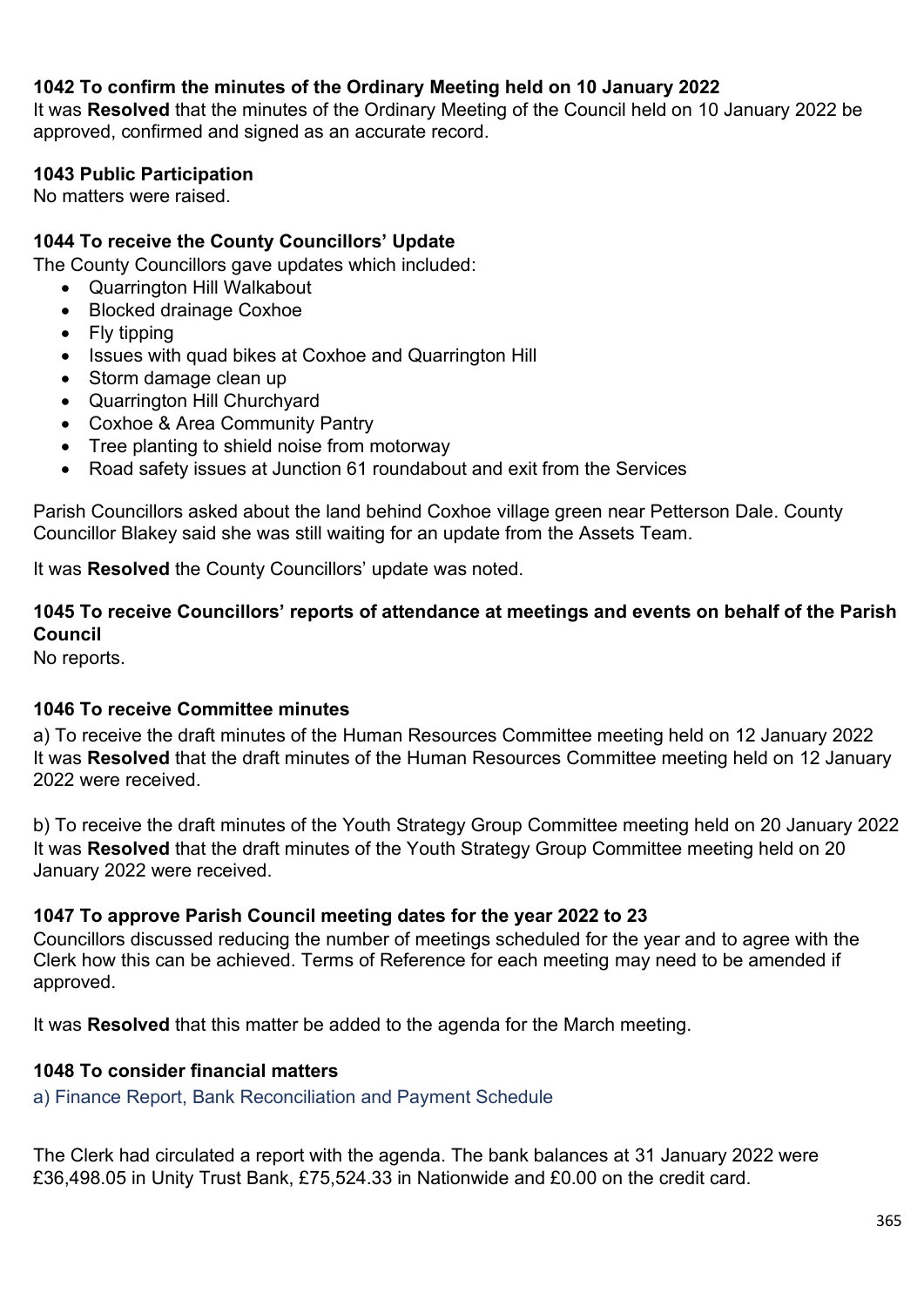| No  | Payee                         | Description                                        | Amount   |
|-----|-------------------------------|----------------------------------------------------|----------|
| 1.  | Staff                         | <b>Salaries</b>                                    | £3807.35 |
| 2.  | <b>NEST</b>                   | Employer & Employees' Pension Contributions        | £94.61   |
| 3.1 | <b>HMRC</b>                   | <b>Employer Liabilities</b>                        | £793.78  |
| 4.  | SE Landscaping                | <b>Grounds Maintenance Contract</b>                | £884.90  |
| 5.  | <b>BT</b>                     | Landline & internet                                | £52.92   |
| 6.  | <b>ITC</b>                    | Sophos Internet Security & One drive storage       | £10.80   |
| 7.  | Vodafone                      | 3 x Mobile Phones                                  | £51.69   |
| 8.  | <b>Scottish Power</b>         | Memorial Garden Lighting                           | £12.00   |
|     |                               |                                                    |          |
| 9.1 | <b>Wave Water</b>             | Quarrington Hill Allotments Water                  | £92.24   |
|     | 10 Society of Local Council   | Practitioners' Conference for Clerk                | £90.00   |
|     | Clerks                        |                                                    |          |
|     | 11 Mackenzie Building         | Erection and Removal of Christmas Tree             | £348.00  |
|     | Contractors Ltd               |                                                    |          |
|     | 12 Blessed Edmund Duke        | <b>Electricity Supply for Christmas Tree</b>       | £38.85   |
|     | 13 Quarrington Hill           | Youth Club Room Hire 2021 to 2022                  | £750.00  |
|     | <b>Community Centre</b>       |                                                    |          |
|     | 14 Total Business             | Photocopier Usage                                  | £25.05   |
|     | <b>15 ITC</b>                 | Two height adjustable Desk Monitors                | £452.20  |
|     | 16 Mackenzie Building         | Refurbishment and soundproofing of ceiling, Parish | £4,032   |
|     | Contractors Ltd               | Office                                             |          |
|     | 17 Amazon                     | Disposable Face Masks                              | £33.72   |
|     | 18 Seema News                 | Mobile Phone Top-up                                | £10.00   |
|     | 19 Home Bargains              | <b>Cleaning Items and Hand Sanitisers</b>          | £38.79   |
|     | 20 HSQE Vital Skills Training | Food Hygiene Training Course                       | £14.40   |
| 21  | Microsoft                     | 365 Subscription                                   | £5.99    |
|     | 22 Lloyds                     | Monthly Fee                                        | £3.00    |
|     |                               |                                                    |          |

## Payments requiring further information, presented for approval

| Ref | Description  | <b>Further information</b>    | Amount    |
|-----|--------------|-------------------------------|-----------|
|     | Annual Grant | To be supplied to Councillors | £4,000.00 |

Payments are gross (after VAT) unless indicated otherwise. Section 137 payments are marked as such.

| Ref | Description              | <b>Further information</b> | Amount  |
|-----|--------------------------|----------------------------|---------|
|     | <b>Fireworks Display</b> | Pitch Charge               | £200.00 |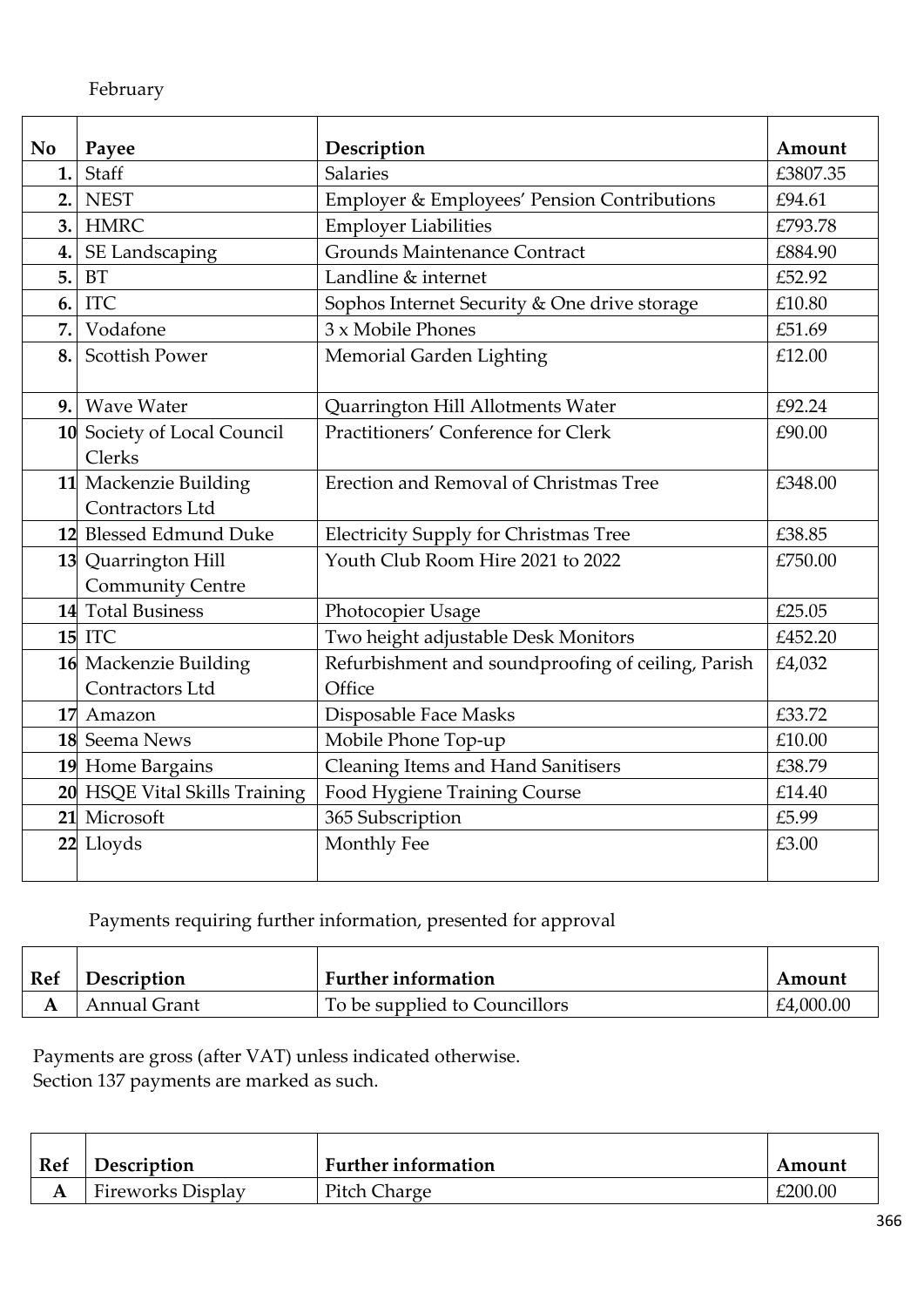The following were **Resolved:**

**(1)** to note the report.

- **(2)** the bank balances were noted.
- **(3)** to approve the payments.
- **(4)** to approve the payment to Active Life Centre if the Clerk has the required information.
- **(5)** to note the monies received.

## b) Employer costs for January 2022

It was **Resolved** to note the employer costs for January 2022.

## c) Budget 2021 to 2022

It was **Resolved** to note the budget for 2021 to 22.

## **1049 Review of Internal Audit and Appointment of Internal Auditor**

a) Review of Internal Audit Requirements It was **Resolved** the Review of Internal Audit Requirements were noted.

#### b) Appointment of Internal Auditor

It was **Resolved** to appoint Gordon Fletcher as Internal Auditor for the financial year 2022 to 23.

## **1050 Review and Agreement of Human Resources Advice Provider**

It was **Resolved** the Council should remain with Durham County Council as the Human Resources Advice Provider.

#### **1051 To consider Tender documents and agree a provider for the Council's Grounds Maintenance Contract 2022 to 25**

Only one Tender had been submitted for this contract. Costs have increased substantially.

#### It was **Resolved to accept the tender with the following amendmnets:**

**1.** that the Clerk review Area 4 Village Green adjacent Bower Court, Coxhoe Front Street with the Contractor to undertake flail cuts only where necessary, keeping footpaths cut back and where possible allowing species already present to remain

2. that Quarrington Hill Churchyard would not be included.

3. that the land adjacent to Quarrington Hill Community Centre will be included once it is transferred to the Parish Council..

## **1052 To Consider and approve Parish Council Policies**

a) Subject Access Request Policy

It was **Resolved (1)** that the Subject Access Policy is approved.

It was **Resolved (2)** to ask the Clerk to produce a report on previous Subject Access Requests going back a reasonable period.

#### b) Safeguarding Children and Vulnerable Adults Policy

It was **Resolved** the Safeguarding Children and Vulnerable Adults Policy was agreed and noted.

## c) Flag Policy

It was **Resolved** to approve the policy with amendments to 6.2 that the Officers have discretion to agree a flag can be flown if agreement is needed urgently.

#### d) Code of Conduct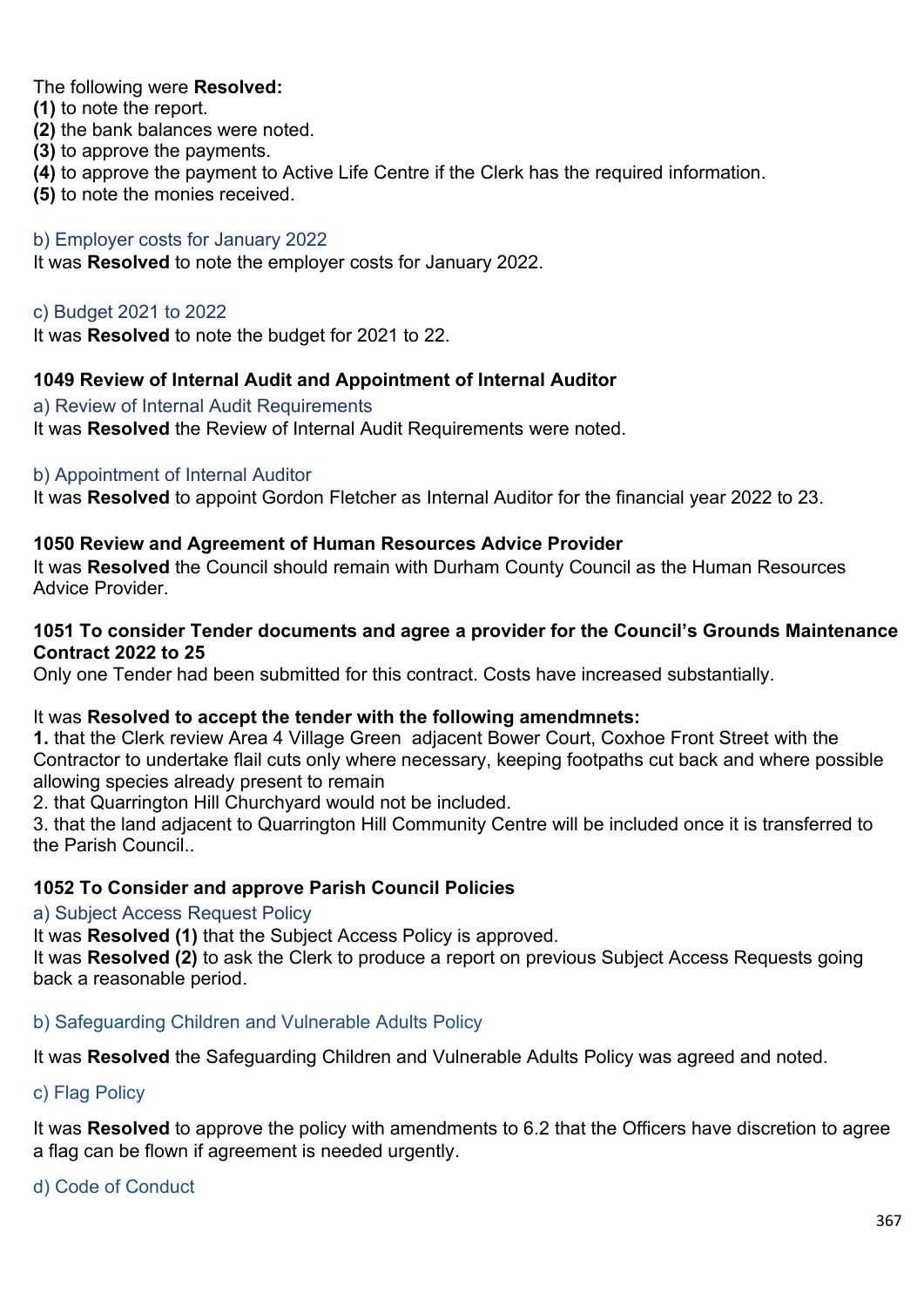It was **Resolved** to defer this item to the next meeting for the Clerk to be able to make comment on issues raised.

## **1053 Clerk's Report**

a)To consider matters raised by residents

There were no issues raised other than those outside of the Parish boundary.

#### b)To note training undertaken

It was **Resolved** the training undertaken was noted.

#### c)to note the Resolutions log, activity undertaken and the Clerk's priorities

The Clerk had reported on activity undertaken and the Clerk's priorities for the next month.

- The following were **Resolved**:
- **(1)** to note the activity undertaken.
- **(2)** to note the Officer priorities.
- **(3)** to note the Clerk's Report.

#### **1054 To note Parish Council Youth Provision Report**

A brief report had been provided, which included plans and aims for 2022. It was **Resolved** the report was noted.

#### **1055 Planning, Correspondence and Consultations Report**

- a) To consider planning applications
- 1. [DM/21/04121/FPA](https://publicaccess.durham.gov.uk/online-applications/applicationDetails.do?activeTab=summary&keyVal=R3SCVCGDJQ600) 14 Belgrave Court, Coxhoe, DH6 4BH.

It was **Resolved** that planning application [DM/21/04121/FPA](https://publicaccess.durham.gov.uk/online-applications/applicationDetails.do?activeTab=summary&keyVal=R3SCVCGDJQ600) was noted.

- 2. [DM/21/02991/VOC](https://publicaccess.durham.gov.uk/online-applications/applicationDetails.do?activeTab=summary&keyVal=QYCAJWGDHWO00) pursuant to [DM/17/03568/FPA](https://publicaccess.durham.gov.uk/online-applications/applicationDetails.do?keyVal=OYOGXQGDI8M00&activeTab=summary) Stray Aid, East Pasture Farm, Coxhoe, DH6 4EL.
- It was **Resolved** that planning application [DM/21/02991/VOC](https://publicaccess.durham.gov.uk/online-applications/applicationDetails.do?activeTab=summary&keyVal=QYCAJWGDHWO00) pursuant to [DM/17/03568/FPA](https://publicaccess.durham.gov.uk/online-applications/applicationDetails.do?keyVal=OYOGXQGDI8M00&activeTab=summary) was noted.
- 4. [DM/22/00098/FPA](https://publicaccess.durham.gov.uk/online-applications/applicationDetails.do?activeTab=summary&keyVal=R5P88DGD0CD00) 48 Green Crescent, Coxhoe, DH6 4BE.
- It was **Resolved** that planning application [DM/22/00098/FPA](https://publicaccess.durham.gov.uk/online-applications/applicationDetails.do?activeTab=summary&keyVal=R5P88DGD0CD00) was noted.
- 5. [DM/22/00224/FPA](https://publicaccess.durham.gov.uk/online-applications/applicationDetails.do?activeTab=summary&keyVal=R6BV2WGD0BK00) Coxhoe Village Hall, Coxhoe, DH6 4DB.

It was Resolved that planning application **DM/22/00224/FPA** was noted.

6. To consider any planning applications received after the agenda was issued to be dealt with by the Clerk using delegated authority

None received.

b) To note approved, withdrawn and refused decisions None.

c) To consider correspondence and a response to consultations

1. County Durham Association of Local Councils (CDALC) update on double taxation

It was **Resolved** the correspondence was noted.

#### d) To note bulletins

It was **Resolved** the bulletins were noted.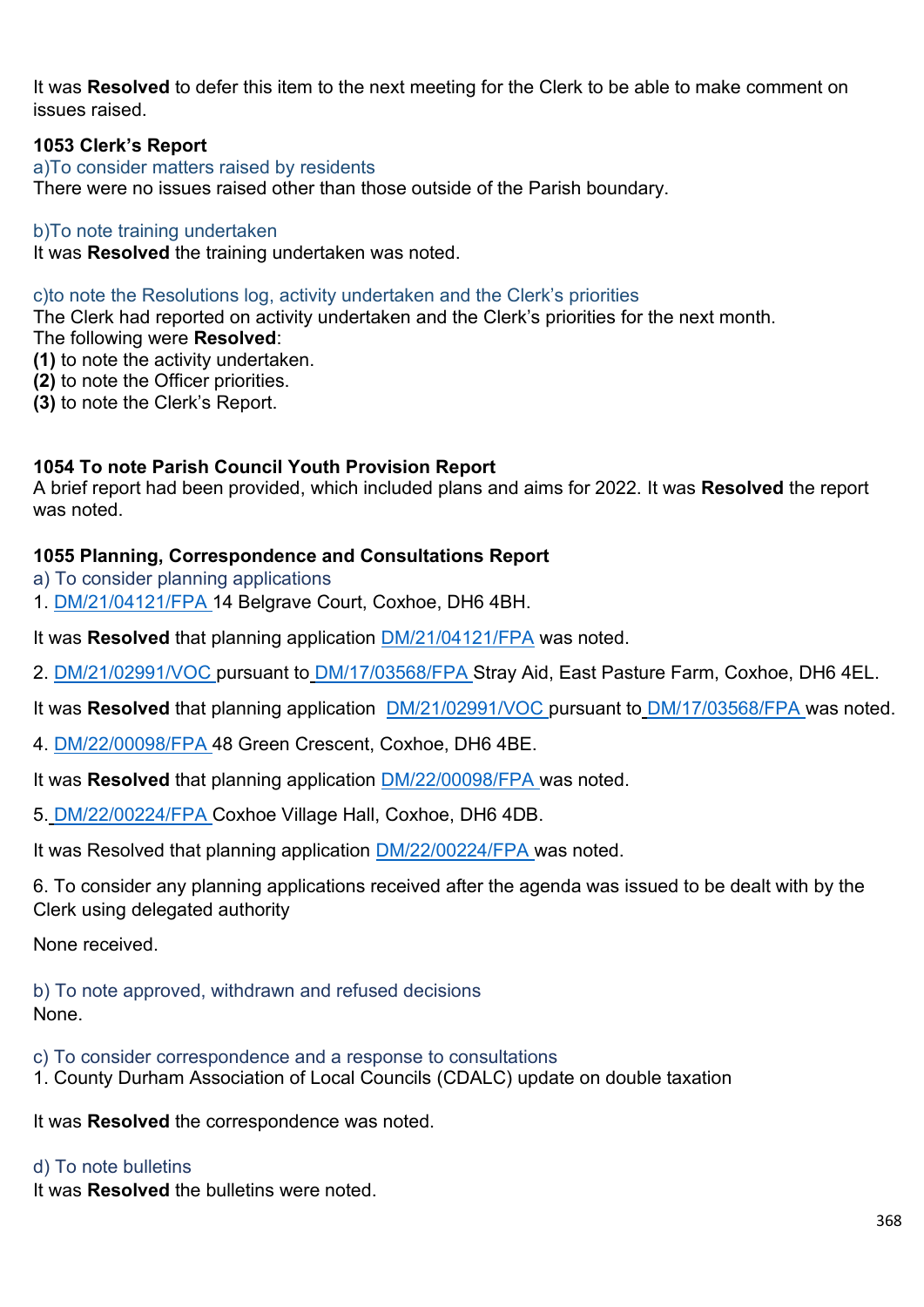## **1056 To consider Land, Buildings and Open Spaces**

The Clerk had sent a report.

a) to agree actions in relation to Quarrington Hill Churchyard

## It was **Resolved**:

**(1)** to note the letter from the Ministry of Justice.

**(2)** to note that the Clerk has responded.

## b) to agree actions on land behind the former Gatenby's store

It was **Resolved (1)** that enquiries be made with the administrators of Gatenby's Estate to propose sale or lease of the land to Parish Council to provide long stay parking. It was further **Resolved (2)** to note that planning permission for change of use may be required.

## c) to agree expenditure on Coxhoe Village Green maintenance and improvements

The Clerk believes this work to be urgent and necessary for safety on the village green. This work has not been included in the planned budget or in the projections. Only one quote has been received which Councillors felt was expensive.

It was **Resolved** the Clerk to continue to obtain further quotes for this work to be carried out, but that it should be undertaken as soon as possible.

## d) to agree expenditure on and note the CCTV Policy for Shaun Henderson Community Sports Ground

The Clerk provided advice and costs in relation to the required wicket repair from two contractors. The Clerk had also circulated the CCTV Policy from the Active Life Centre under which the CCTV at the sports field operates.

The following were **Resolved**:

**(1)** it was agreed for the repair to the carpet to be approved at no more than the cost supplied in the report.

**(2)** the clerk to seek further quotes in relation to the drainage repair.

**(3)** to note the CCTV policy from the Active Life Centre which governs the sports field CCTV.

#### e) to agree actions and consider a request to purchase land at Prospect Place, Coxhoe

It was **Resolved** under Standing Order 10(a)vi to defer this item to later in the meeting.

#### f) to receive a report and agree actions on land around Cornforth Lane

It was **Resolved** to note that the report had been received but had not been considered. **(2)** to bring back to next Council meeting to enable the Council to consider whether and which further enquiries should take place.

#### g) to agree activity, expenditure and grant funding at King's Wood, Quarrington Hill

A report from Councillor Armstrong and the Clerk was considered. It was **Resolved:**

**(1)** to approve Councillor Armstrong to work with the Clerk on an application to be submitted to the Countryside Stewardship Fund, based on the contents of the report supplied.

**(2)** to ask the Public Rights of Way team at the County Council or other bodies about accessibility in the woodland and report to Council on possibilities.

#### **1057 Community Reports**

A brief report had been provided from Coxhoe History Group. It was **Resolved (1)** that the report from Coxhoe History Group was noted.

Councillor Dunn, as Chair of Coxhoe Village Hall Association, gave a verbal update on improvements at Coxhoe Village Hall. It was **Resolved (2)** that the update was noted.